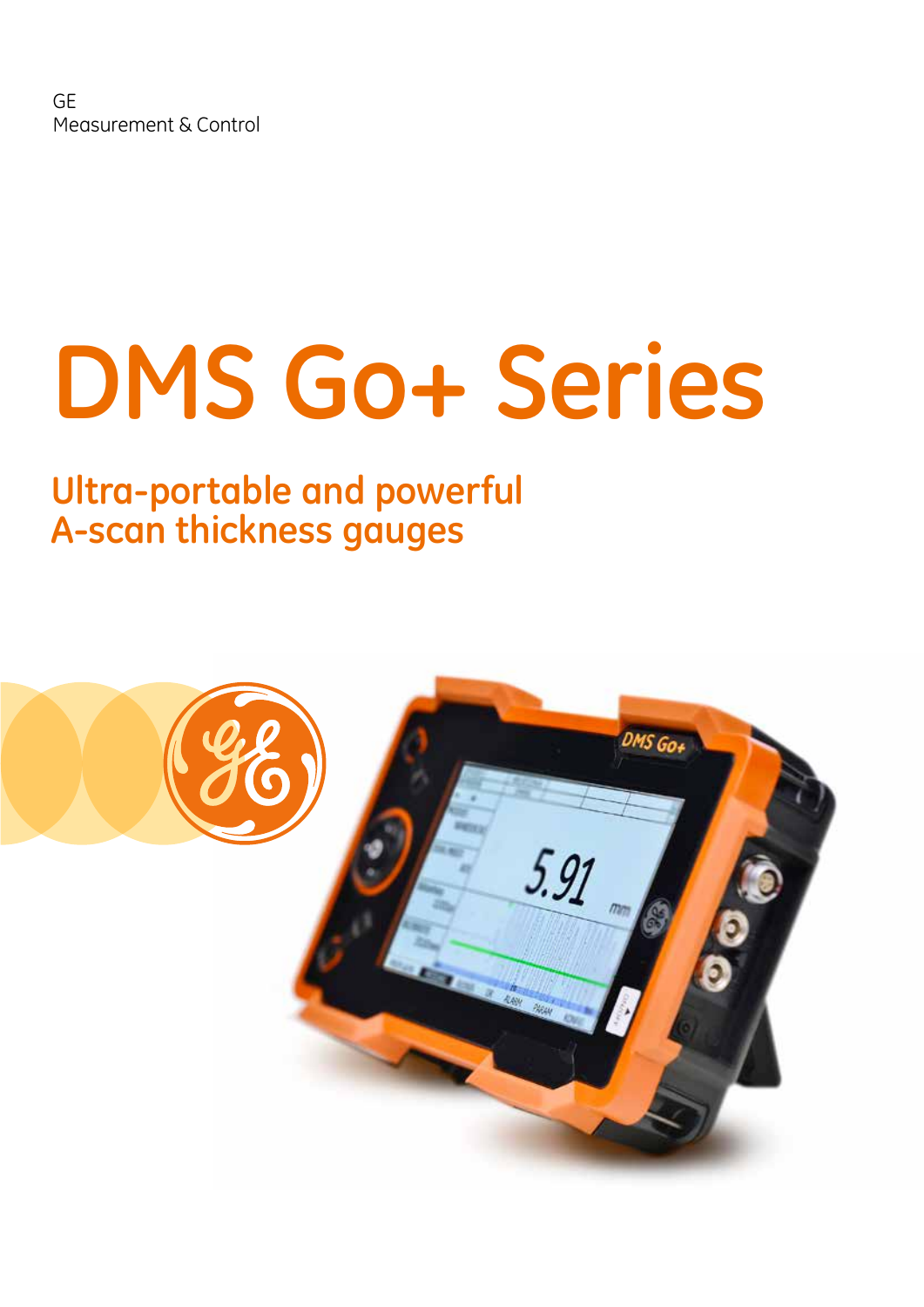## **Simple, Portable & Powerful**

The DMS Go+ Series offers comprehensive, handheld solutions to thickness measurement, data recording and data management in a wide range of applications and environments.

From simple A-scan verification to B-scan to full Data Recording capabilities, one of the DMS Go+ instruments will meet your corrosion thickness application needs.

#### **Choose from three models to match your specific application:**

**DMS Go+ Basic : Great quality/value**



- Simple to use, A-scan verification, rugged and reliable, IP67 sealing
- • Compatible with high quality D-Meter dualelement probes to handle a wide range of corrosion thickness applications.

inspection data.

All models feature intuitive, easy-to-use arrow-keypad control, powerful data management and the latest industrial electronics to provide accurate, reliable and comprehensive thickness

**DMS Go+ : Added performance**



- • B-scan (timed) for cross-sectional view
- Compatible with single element probes for precision thickness measurement and temperature compensated readings.

#### **DMS Go+ Advanced : Full features set**



- 6 data recording file structures plus 3D & 4D via UltraMATE
- TopCoat/Auto-V measurement capabilities to eliminate removal of many coatings.

The DMS Go+ Series of A-scan thickness gauges are easily upgradeable to add the additional features and capabilities of the 3 models, and the comprehensive USM Go+ flaw detector capabilities to form a powerful and flexible NDT inspection tool.

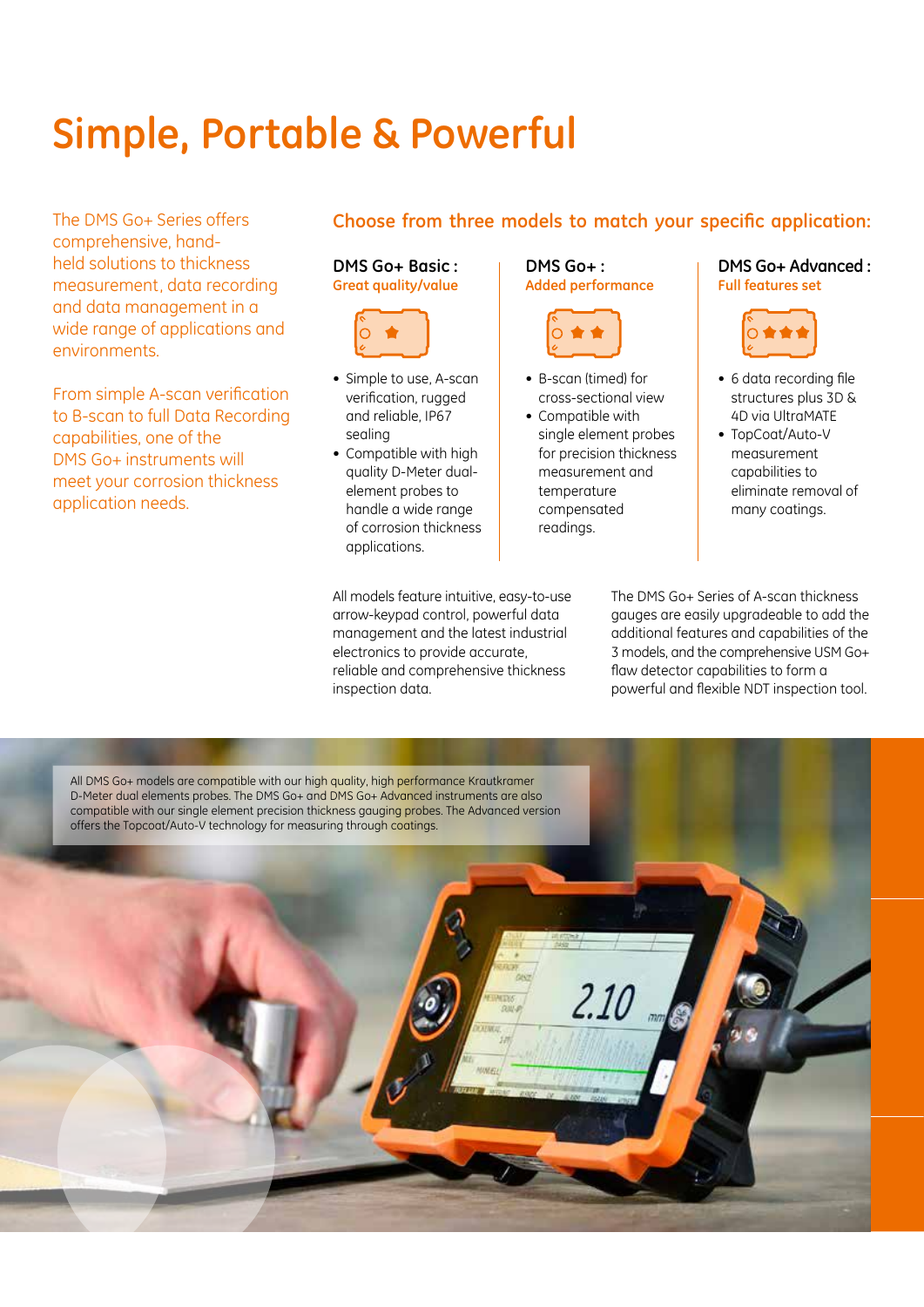#### Ergonomic design for easy operation

- Intuitive arrow-keypad for positive digital control of parameters
- One hand operation and one-hand. menu-directed calibration process
- A "Flip" function allows use by both left-handed and right-handed operators
- Portrait or landscape views to match user preference
- A large, 800x480 pixel, display screen, ergonomically sized to reduce eyestrain, which can be adjusted to provide optimum visibility in various ambient light conditions
- Small size, lightweight (870g, 1.9lb), robust construction to IP67 for operation in harsh environments
- Battery allows up to 10 hours operation and can be re-charged on- or off-board
- Expert/User modes that are password protected to match the features to the operator and application
- Zero cross measurement technique for high measurement stability and reliability
- Automatic gain control for excellent repeatability and corrosion monitoring
- Built-in temperature compensation for accurate measurement up to 540°C (1000°F)\*
- Multiple calibration and zeroing modes for repeatable accuracy
- Multiple measurement modes. including thickness, A-scan, B-scan\*, Min/max and differential\*
- Save and load parameter sets for easy recall and repeatability from inspection to inspection



High quality Krautkramer D-meter probes are compatible with all DMS Go+ models

#### High capacity data recorder and compatibility with powerful data management systems

- On-board data recorder, with capacity of thousands of thickness readings, with storage of A-scan, B-scan and MicroGrid attachments. The DMS Go+ Advanced offers expanded data recording capability with additional boiler, custom grid, 3D, & 4D file structures, custom linear file structures (3D & 4D file structures) available in UltraMATE).
- Data transfer is by SD card or via USB port to PC. Data can be transferred in various file formats to allow easy integration with user data management systems
- Export data in multiple file formats (e.g. CSV, PDF, DAT, XML, JPG screen capture)
- • Compatible with UltraMate and UltraMate Lite data management programs to allow for comprehensive data analysis and documentation
- Compatible with many of the popular mechanical integrity risk-based inspection data management analysis programs. SDK (software development kit) available to link to other software programs

\* Not included in DMS Go+ Basic model

### A wide range of applications

The DMS Go+ Series is suitable for thickness measurement in a wide variety of applications throughout the industrial and process spectrum.

They are especially applicable for corrosion measurement and monitoring, even on coated components and structures and at high temperatures.

#### Typical applications include:

#### **Oil & Gas**

- Inspection and monitoring of corrosion in tubes, vessels and tanks;
- Measurement of remaining wall thickness through paint coatings.

#### **Aerospace**

• Maintenance checks

#### **Metals Industry**

• Thickness measurement of austenitic materials

#### **Power Generation**

- Inspection of complex geometry tubes
- Monitoring of boiler efficiency by measuring oxide scale in boiler tubes with special probe OSS-10.

measurement enables thickness to be measured on components with unknown sound velocities, without the need for a calibration block.



Choose landscape or portrait views at the press of a key

The DMS Go+ ADVANCED model includes the powerful TopCOAT technology which allows measurement of coating thickness as well as metal thickness, while Auto-V